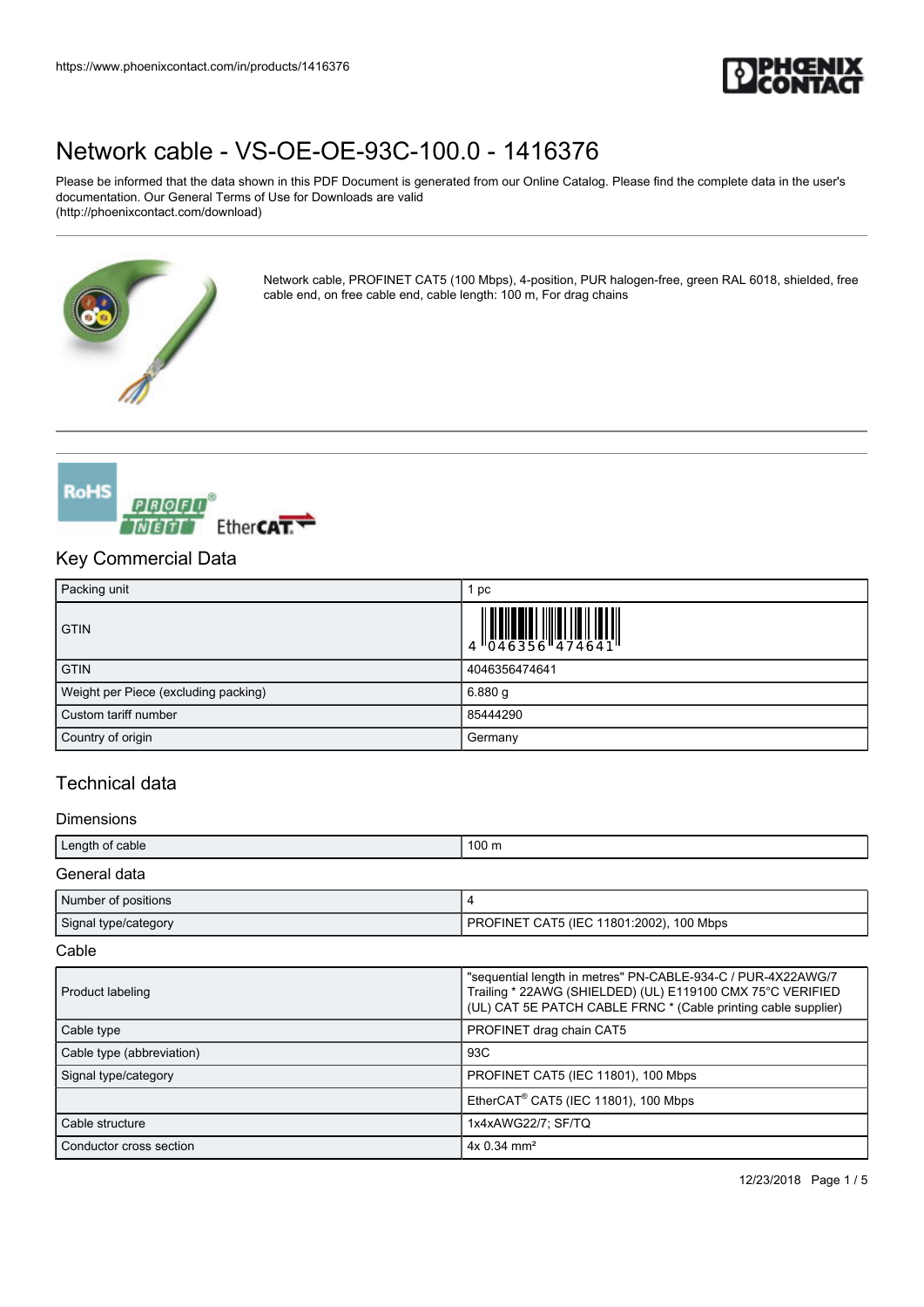

# Technical data

#### Cable

| AWG signal line                               | 22                                                 |
|-----------------------------------------------|----------------------------------------------------|
| Conductor structure signal line               | 7x 0.25 mm                                         |
| Core diameter including insulation            | $1.5 \text{ mm}$                                   |
| Wire colors                                   | White, yellow, blue, orange                        |
| Overall twist                                 | Star quad                                          |
| Shielding                                     | Aluminum-coated foil, tinned copper braided shield |
| Optical shield covering                       | 85 %                                               |
| External sheath, color                        | green RAL 6018                                     |
| Outer sheath thickness                        | approx. 0.9 mm                                     |
| External cable diameter D                     | 6.5 mm ±0.2 mm                                     |
| Minimum bending radius, fixed installation    | $5 \times D$                                       |
| Minimum bending radius, flexible installation | $7.5 \times D$                                     |
| Number of bending cycles                      | 3000000                                            |
| Bending radius                                | 100 mm                                             |
| Traversing path                               | 10 <sub>m</sub>                                    |
| Traversing rate                               | 4 m/s                                              |
| Acceleration                                  | $4 \text{ m/s}^2$                                  |
| Torsion force                                 | $\pm$ 30 °/m                                       |
| Tensile strength GRP                          | $\leq$ 150 N                                       |
| Cable weight                                  | 61 kg/km                                           |
| Outer sheath, material                        | <b>PUR</b>                                         |
| Material, inner sheath                        | <b>FRNC</b>                                        |
| Material conductor insulation                 | PE                                                 |
| Conductor material                            | Tin-plated Cu litz wires                           |
| Insulation resistance                         | $\geq 500$ M $\Omega^*$ km                         |
| Loop resistance                               | $\leq$ 120.00 $\Omega$ /km                         |
| Wave impedance                                | 100 Ω ±15 Ω (at 1  100 MHz)                        |
| Near end crosstalk attenuation (NEXT)         | 80 dB (with 1 MHz)                                 |
|                                               | 76 dB (at 4 MHz)                                   |
|                                               | 70 dB (at 10 MHz)                                  |
|                                               | 65 dB (at 16 MHz)                                  |
|                                               | 63 dB (at 20 MHz)                                  |
|                                               | 60 dB (at 31.25 MHz)                               |
|                                               | 55 dB (at 62.5 MHz)                                |
|                                               | 50 dB (at 100 MHz)                                 |
| Attenuation                                   | 2.1 dB (with 1 MHz)                                |
|                                               | 4 dB (at 4 MHz)                                    |
|                                               | 6.3 dB (at 10 MHz)                                 |
|                                               | 8 dB (at 16 MHz)                                   |
|                                               | 9 dB (at 20 MHz)                                   |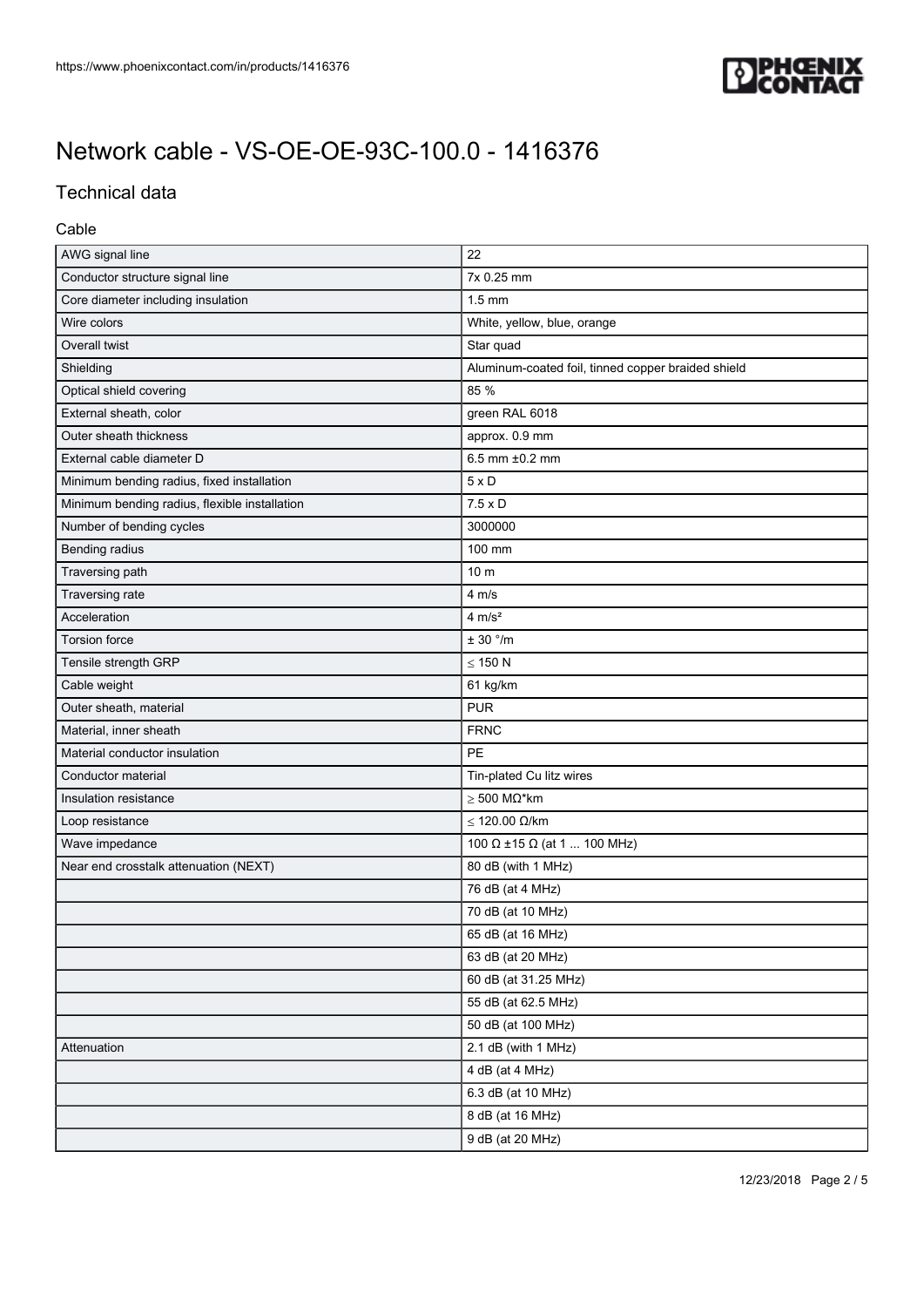

## Technical data

#### Cable

|                                         | 11.4 dB (at 31.25 MHz)                          |
|-----------------------------------------|-------------------------------------------------|
|                                         | 16.5 dB (at 62.5 MHz)                           |
|                                         | 21.3 dB (at 100 MHz)                            |
| Signal speed                            | 0.66c                                           |
| Signal runtime                          | $5.3$ ns/m                                      |
| Coupling resistance                     | $\leq$ 20.00 m $\Omega$ /m (at 10 MHz)          |
| Nominal voltage, cable                  | 600 V (UL rating)                               |
| Test voltage Core/Core                  | 2000 V (50 Hz, 1 min.)                          |
| Test voltage Core/Shield                | 2000 V (50 Hz, 1 min.)                          |
| Special properties                      | Electrical properties according to EN 50288-2-2 |
| Flame resistance                        | according to IEC 60332-1-2                      |
| Halogen-free                            | yes                                             |
| Resistance to oil                       | in accordance with DIN EN 60811-2-1             |
| Other resistance                        | UV resistant                                    |
| Ambient temperature (operation)         | -40 °C  70 °C (cable, fixed installation)       |
|                                         | -40 °C  70 °C (cable, flexible installation)    |
| Ambient temperature (installation)      | -20 °C  60 °C                                   |
| Ambient temperature (storage/transport) | -50 °C  70 °C                                   |

#### Environmental Product Compliance

| China RoHS | Environmentally friendly use period: unlimited = EFUP-e |
|------------|---------------------------------------------------------|
|            | 'No hazardous substances above threshold values         |

## **Drawings**

#### Cable cross section



### PROFINET drag chain CAT5 [93C]

## **Classifications**

### eCl@ss

| eCl@ss 4.0 | 27060307 |
|------------|----------|
| eCl@ss 4.1 | 27060307 |
| eCl@ss 5.0 | 27060307 |
| eCl@ss 5.1 | 19030300 |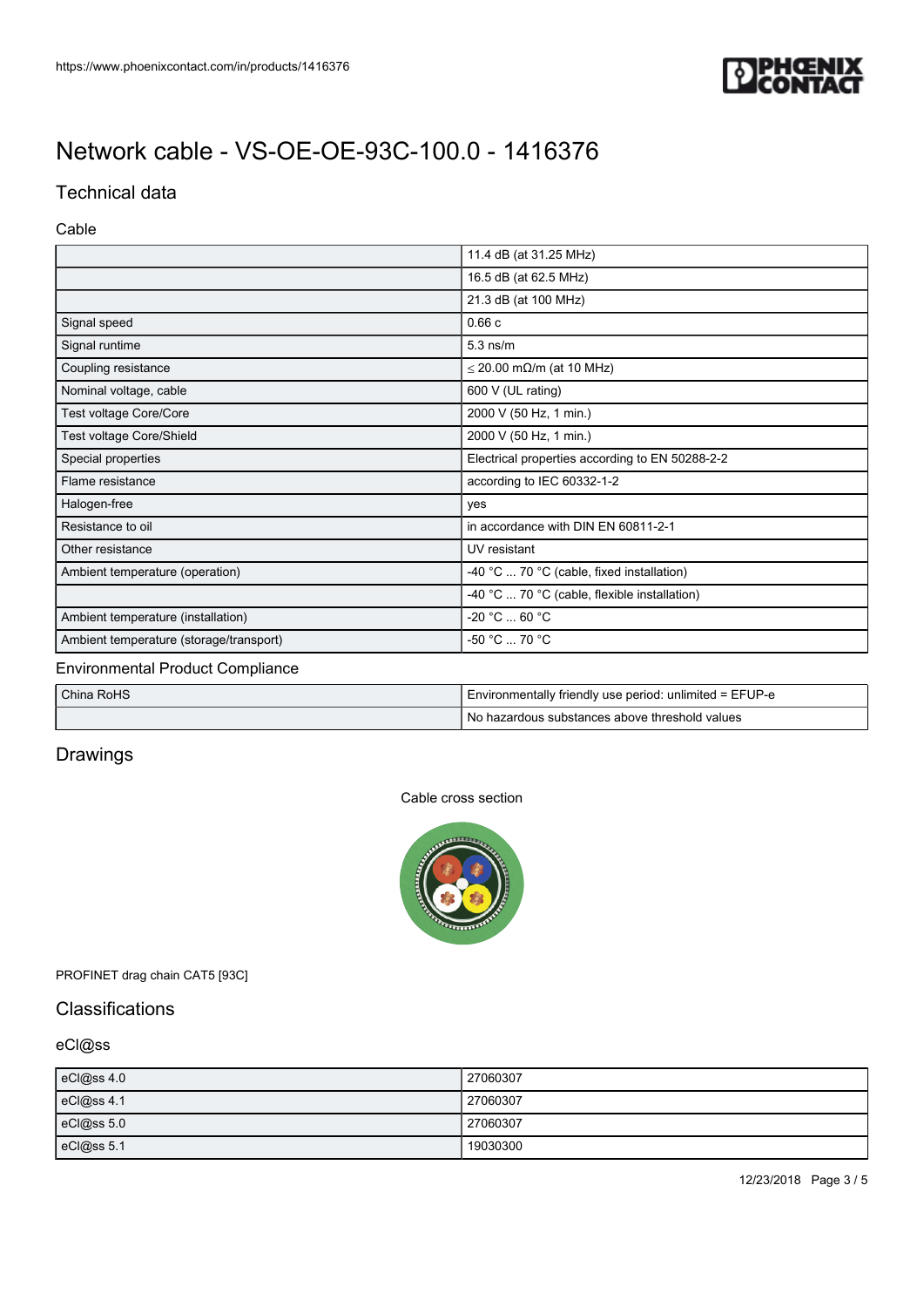

# **Classifications**

### eCl@ss

| eCl@ss 6.0 | 27061800 |
|------------|----------|
| eCl@ss 7.0 | 27061801 |
| eCl@ss 8.0 | 27061801 |
| eCl@ss 9.0 | 27061801 |

#### ETIM

| ETIM 3.0 | EC000830 |
|----------|----------|
| ETIM 4.0 | EC000830 |
| ETIM 5.0 | EC000830 |
| ETIM 6.0 | EC000830 |

#### UNSPSC

| UNSPSC 6.01         | 31261501 |
|---------------------|----------|
| UNSPSC 7.0901       | 31261501 |
| UNSPSC 11           | 31261501 |
| <b>UNSPSC 12.01</b> | 31261501 |
| UNSPSC 13.2         | 26121604 |

## Approvals

Approvals

#### Approvals

EAC

#### Ex Approvals

#### Approval details

EAC<sub>EAC</sub>ERE

 RU C-DE.AI30.B.00767

### Accessories

Accessories

Data plug